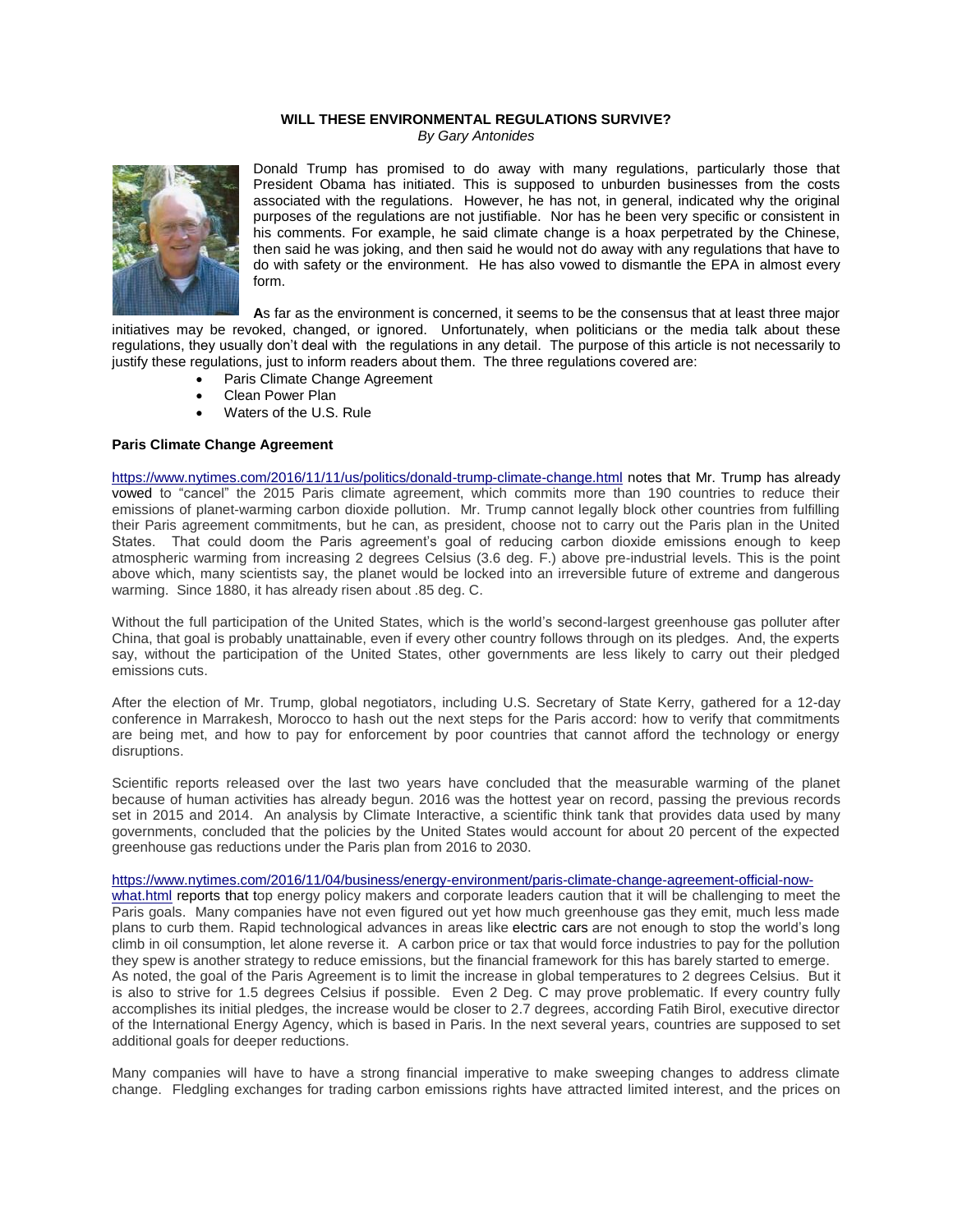those markets are well below the \$100 a ton or more that experts say would force companies to limit their emissions of greenhouse gases. The market price is now only \$6.

Worldwide petrochemical consumption is doubling every 10 years. Aviation fuel consumption has surged as hundreds of millions of people in China and other advanced developing countries have become able to afford air tickets. And sales of fuel-guzzling trucks have soared in developing countries.

In the case of electric cars, even though they have increased eleven fold in the last five years, they still represent a little less than 1 percent of all cars sold. According to one analysis, if half the cars sold for the next 20 years were electric, worldwide oil demand would keep rising because trucks and planes are now the main drivers of the growth in oil consumption. Even so, automakers will continue to push electric cars because they are convinced that regulators will keep loading more rules onto gasoline- and diesel-powered cars. "If you don't have 20 percent-plus of your sales in electric cars, you're not going to make it," said Carlos Ghosn, the chairman and chief executive of Nissan and Renault and the chairman of Mitsubishi Motors.

<https://www.c2es.org/international/negotiations/cop22-marrakech/summary> reports that, despite the looming uncertainties following the election of Donald Trump, governments meeting in Marrakech, Morocco, pushed forward with the Paris Agreement, setting 2018 as their deadline for completing the nuts-and-bolts decisions needed to fully implement the agreement. Marrakech was a transition from the years of negotiation that produced the Paris Agreement to a new phase focused on implementation.

Although the agreement was designed to apply from 2020 onwards, countries moved more quickly than anticipated to ratify the agreement and bring it into force. In the case of the U.S., President Obama was able to accept the agreement through executive action, without seeking Senate advice and consent, because it elaborates the UNFCCC (which received Senate approval). UNFCCC is the United Nations Framework Convention on Climate Change, an international environmental treaty negotiated at the Earth Summit in Rio de Janeiro in June 1992, then entered into force in March 1994.

The threshold for entry into force of the Paris agreement was formal acceptance by 55 countries accounting for at least 55 percent of global emissions, and that was reached October 2016. By the close of the Marrakech conference, it had been ratified by 111 countries representing more than three-fourths of global emissions. Negotiations will resume in May, 2017.

## **Clean Power Plan (CPP)**

The Clean Power Plan of 2015 implements the U.S commitment under the Paris accord. At its heart is a set of EPA regulations intended to curb planet-warming pollution from coal-fired power plants. If enacted, the rules could transform the American electricity sector, close hundreds of coal-fired plants and usher in the construction of vast new wind and solar farms. The plan is projected to cut U.S. power plant emissions 32 percent from 2005 levels by 2030. But the program is currently under litigation by 28 states and more than 100 companies, and it is expected to go before the Supreme Court.

<http://money.cnn.com/2016/09/23/news/economy/donald-trump-regulation/> reports that Trump calls the Clean Power Plan a job-killing regulation. While it would kill jobs in some industries like coal and oil it would create jobs in others such as wind and solar. An analysis by the Federal Register estimates that the regulation would cost approximately 25,000 jobs over a 10-year period across coal, electricity and natural gas industries. There would also be approximately 52,000 to 83,000 full and part-time jobs created over the same time in clean energy industries

Under the law, the EPA sets a goal for reducing carbon emissions. Then the states decide how they'll meet that goal. Since the Supreme Court put a "stay" on the law in February 2016, the EPA cannot yet enforce it.

<https://www.epa.gov/cleanpowerplan/fact-sheet-overview-clean-power-plan#print> describes the Clean Power Plan as fair and flexible. It will reduce carbon pollution from power plants, the nation's largest source, while maintaining energy reliability and affordability. Fossil fuel-fired power plants make up 31 percent of U.S. total greenhouse gas emissions. These are the first-ever national standards that address carbon pollution from power plants. The CPP provides states and utilities ample flexibility and the time needed to achieve these pollution cuts with reasonable cost.

Fossil fuels will continue to be a critical component of America's energy future, and the Clean Power Plan ensures that the remaining fossil fuel-fired plants will operate more cleanly and efficiently while the capacity for zero- and lowemitting power sources is expanded.